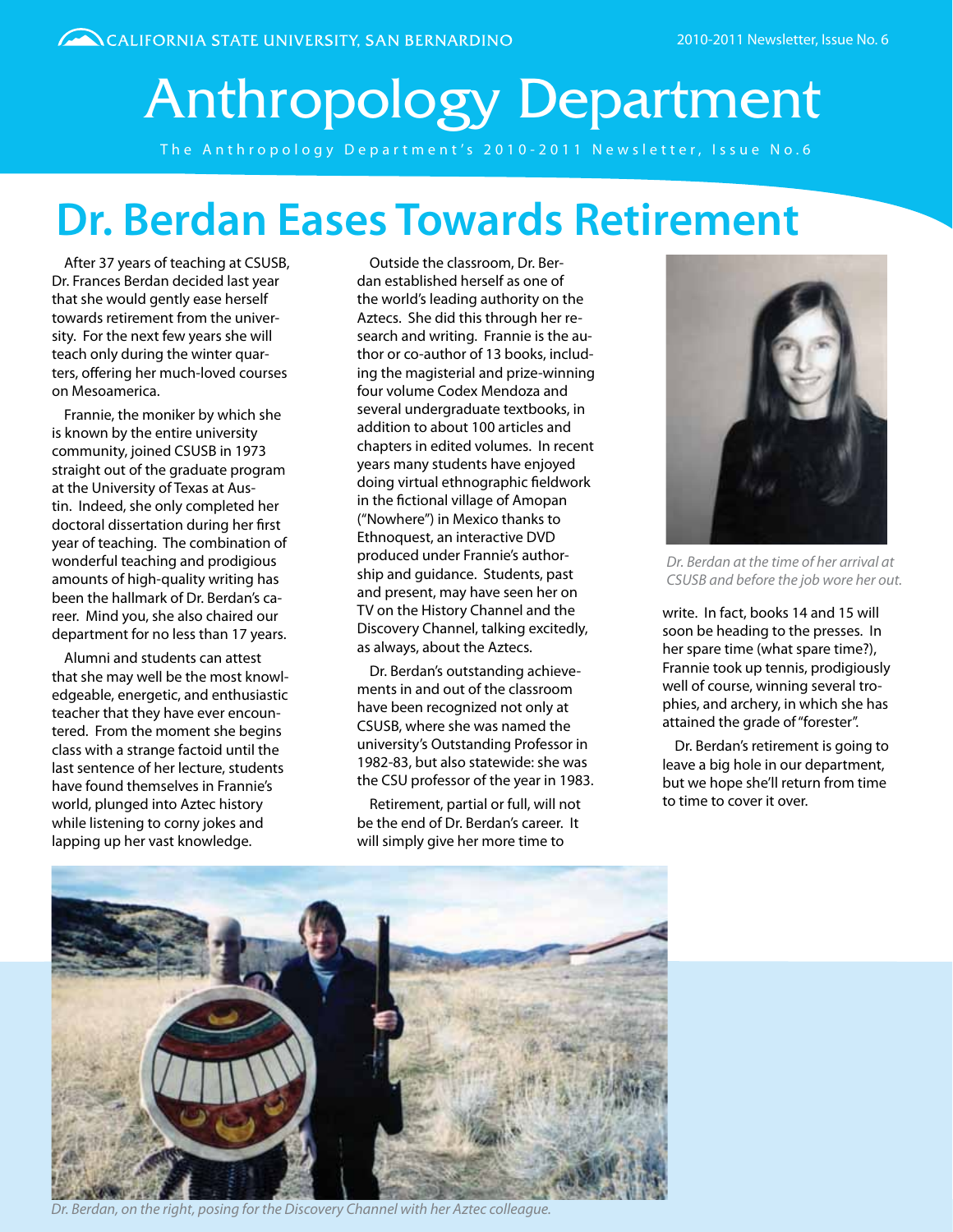## **DEPARTMENT NEWS**

### **Community College Reception**

In May last year the department hosted a reception in our Anthropology Museum for local community college instructors and their anthropology students. This was an opportunity for students contemplating where to complete their bachelors' degrees to see what we have to offer here in Anthropology at CSUSB and to chat with our own current students. They also had the opportunity to view our exhibit of the Ellins Collection of Southwestern Native American artifacts.

### **Our Numbers Are Growing**

We are proud to report that at some point during the last year the number of our anthropology majors exceeded 100 for the first time ever (and no, we haven't been stopping students from graduating!).

### **Hall of Famer Visit**

Dr. Yolanda Moses, a member of the CSUSB College of Social and Behavioral Sciences' Hall of Fame, a past president of the American Anthropological Association, and an alumna of the college, visited ANTH500 in February to speak about the future of anthropology to our graduating seniors and faculty.





**Dr. Russell Barber** 537-5523, SB-307 rbarber@csusb.edu

**Dr. Anne Bennett** 537-5520, SB-302F abennett@csusb.edu

**Dr. Frances F. Berdan** 537-5505, SB-309 fberdan@csusb.edu

**Dr. Kathleen M. Nadeau** 537-5503, SB-302D knadeau@csusb.edu

**Dr. Wesley A. Niewoehner** 537-5567, SB-313 wniewoeh@csusb.edu

**Dr. James C. Pierson Emeritus** 537-5504, SB-311 jpierson@csusb.edu

**Dr. Peter T. Robertshaw Department Chair** 537-5551, SB-327G proberts@csusb.edu

For advising in the major, please contact any full-time faculty member during their office hours (preferably in person) or by phone or e-mail.

**Anthropology Web site** http://anthropology.csbs.csusb.edu

**Newsletter Editorial Team** Theo DeHart Alan Llavore Patricia Massei Peter Robertshaw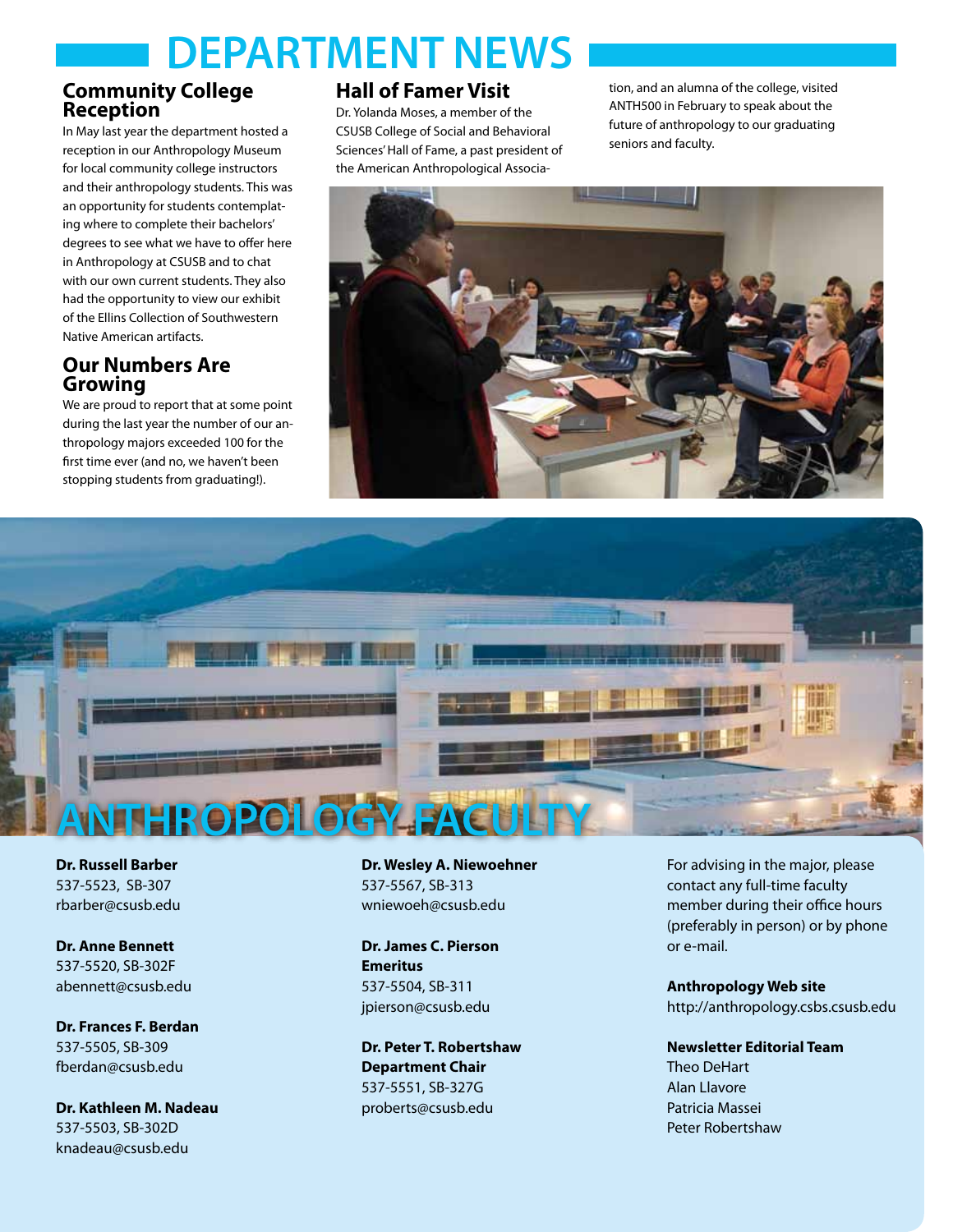**Jamie Arnold**, B.A. 2010, is a graduate student in psychology at the University of Phoenix.

**Kelly (Brown) Ballew**, B.A. 1992, earned an MS in Environmental Education from Southern Oregon University and teaches biology, forest habitats and environmental science at Portland Community College and Clackamas Community College in Oregon. She reports that, " I had great profs. in the Anthropology Department from whom I learned a great deal of content but also and perhaps more importantly about how to teach, and their energy and enthusiasm and dedication to their students and their research was and is an inspiration to me that I (try to anyway) take into my own classrooms every day."

**Brandon Fryman**, B.A. 2008, received two awards last year for volunteering within the community and abroad, one from The White House and one from CSU Long Beach. The President's Volunteer Service Award, from The White House, came with a thank you letter from President Obama and a gold pin with the USA Freedom Corps insignia for completing over 500 volunteer hours. Brandon is currently working towards his MA in Applied Anthropology at CSU Long Beach. His thesis, Orphan Families in Rukungiri: The Child Survival Program in Rural Uganda, is part ethnography and part needs assessment on a program helping orphan families in southwestern Uganda.

**Natalie Kahn**, B.A. 2009, has moved from Frazier Park to Valencia. She is an aide to children with autism at an elementary school but she's still looking for a library job and has applied for the Master's in Library Science program at San Jose State.

 **Evan Mills**, B.A. 2008, has been working in cultural resources management (CRM) since his graduation. He is currently on the field staff of six different CRM firms and has been able to keep busy for the length of his short career.

**Corey Ragsdale**, B.A. 2009, is a graduate student in anthropology at the University of New Mexico. He spent several months this year doing research in Afro-Mestizo communities along the Gulf Coast of Mexico, investigating the affects of population mixture throughout the complex history of occupation in Mexico. While working there he found an archaeological site in danger

of being lost to environmental factors and so he is now coordinating an international project to recover the site and help the local community preserve their heritage. Corey is also reconstructing some Egyptian mummy heads and will be presenting the results at the 7th World Mummy Conference in June, in San Diego.

**Linda Stockham**, B.A. 1975, M.A. special major 1987, and former department secretary, has had her short one-act play on Alzheimer's "Forgotten Souls" accepted for publication in the 2010 edition of The Bluestone Review, Bluefield College, Bluefield, West Virginia.

**Mike Wahl**, B.A. 2008, is a student in USC's GIScience and Technology Master's program and enjoying it, but reports that he has not diverted totally from anthropology since he focuses his projects on archaeology and rock art specifically.

### **News from the Laboratory**  for Ancient Materials Analysis

The Laboratory for Ancient Materials Analysis continues to specialize in the analysis of ancient materials of Mexican origin, this year collaborating with scholars from Mexico, France and the USA. We recently completed a comparative analysis of gooey materials from two resin statues of water deities. Analyzing these samples is always fascinating, since they are only about the size of 2-3 grains of salt. The samples from the two artifacts turned out to be virtually identical, so similar they could have been produced in the same workshop. We are currently finishing analyses of adhesive samples from artifacts excavated at Mexico City's Templo Mayor. We are also collaborating with researchers from the University of Arizona and the University of Alabama to propose an analysis of ancient Mexican turquoise mosaics in the Smithsonian's National Museum of the American Indian. This project will tell us much about the origins and use of turquoise in ancient Mesoamerica.

Happily, some projects came to fruition this year. An article, "El adhesive y el material de reparación de la mascara," co-authored by Frances Berdan and David Maynard (Chemistry), has been published in the landmark book, Misterios de un rostro maya (Mexico: INAH). Our research on adhesives has also been included in another major Mexican book on ancient Mayan funerary masks, Rostros de la divinidad.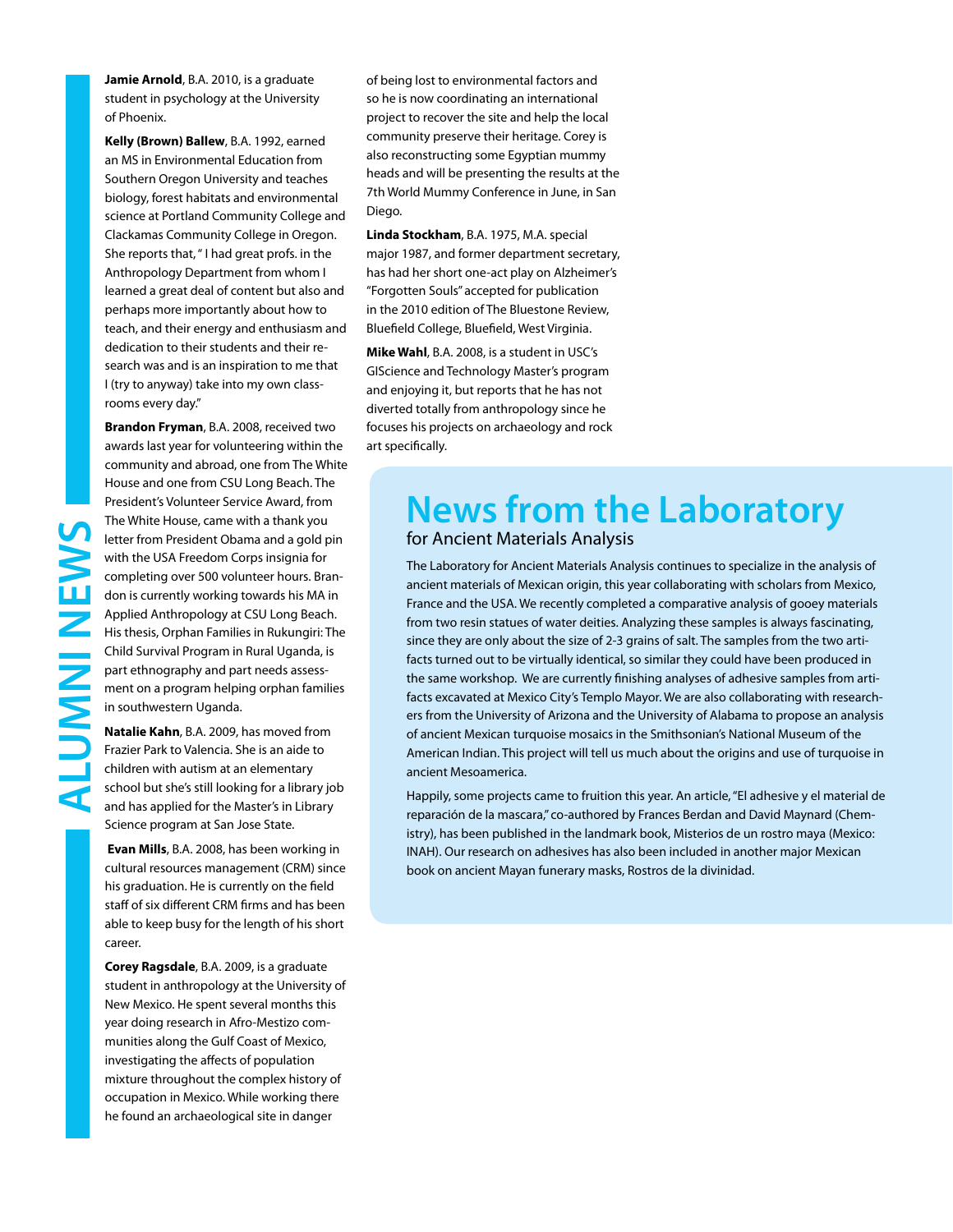**Since the last Newsletter, The Anthropology Museum has opened a new exhibit,**  planned and completed most of the preparation for an upcoming exhibit, and received a new collection.

In spring of 2010, Enduring Change: The Stuart Ellins Collection of Contemporary Southwestern Native American Art opened. This exhibit, co-curated by Perry Kroh and Russell Barber, featured nearly eighty art pieces from the first major collection donated to the museum, including ceramics, kachina dolls, and sand paintings. The exhibit will continue in place until it is replaced in spring of 2011 with a new exhibited curated by Wesley Niewoehner: "Steps Through Time: The Emerging Human".

The Webb Collection was donated to the museum in May of 2010 by the Alf Museum in Claremont. Although the Alf's mission is focused on paleontology, they had acquired some archaeological materials, particularly the Webb Collection of ancient and early twentieth-century ceramics from the Four Corners region of the American Southwest. This collection is strongest in Navajo ceramics from about a century ago, but it also includes some recent Pueblo pottery (roughly contemporary with the Navajo materials) and some ancient Anasazi pots and ladles. As a thank-you to the Webb family, Perry Kroh and Russell Barber have prepared an interpretive catalogue that outlines the significance of the collection to The Anthropology Museum.

### **Steps Through Time: The Emerging Human**

2010 was an interesting year in the study of human evolution. For example, a new species of early hominin from South Africa, Australopithecus sediba, was announced in April. Additionally, though formally announced in late 2009, during 2010 the ongoing analysis of the Ardipithecus ramidus skeleton, "Ardi", has caused many to rethink the role of knuckle-walking in the last common ancestor of humans and chimps.

Many people (but not me) have argued that the last common ancestor must have knuckle-walked, but the Ardi skeleton seems to indicate non-knuckle-walking among our common ancestors. This conclusion has resulted in a reassessment of long-held hypotheses about the evolution of bipedal walking. More genetic analyses have been performed on Neandertal remains, and sensational and often misleading headlines concerning their role in human evolution abound.

In May, a draft sequence of the Neandertal nuclear genome was published in the journal Science. This will prove to be the beginning of the eventual unraveling of the mystery of the genetic and evolutionary relationship between Neandertals and modern humans, but it will take years to fully understand the genetic data.

In the meantime, I caution the reader to not get too excited about the headlines. One prime example is the

pronouncement that a new species of Late Pleistocene human has been discovered. This premature conclusion is based on the mtDNA sequence of a 40,000 year old finger bone from Denisova cave, Siberia (this is the same time period during which both Neandertals and modern humans are known to have inhabited Europe).

Given all of this new information, I concluded that it is time for our department to mount an exhibit on human evolution in the Anthropology Museum. I am headingup the exhibit, but I will be receiving help and advice from the other faculty members. In addition, this gives us a chance to involve our undergraduate anthropology students in a high-visibility project.

The display is scheduled to open in May 2011. I hope to report that it was successful in our next newsletter.

**- Wes Niewoehner**



*A Young Neandertal*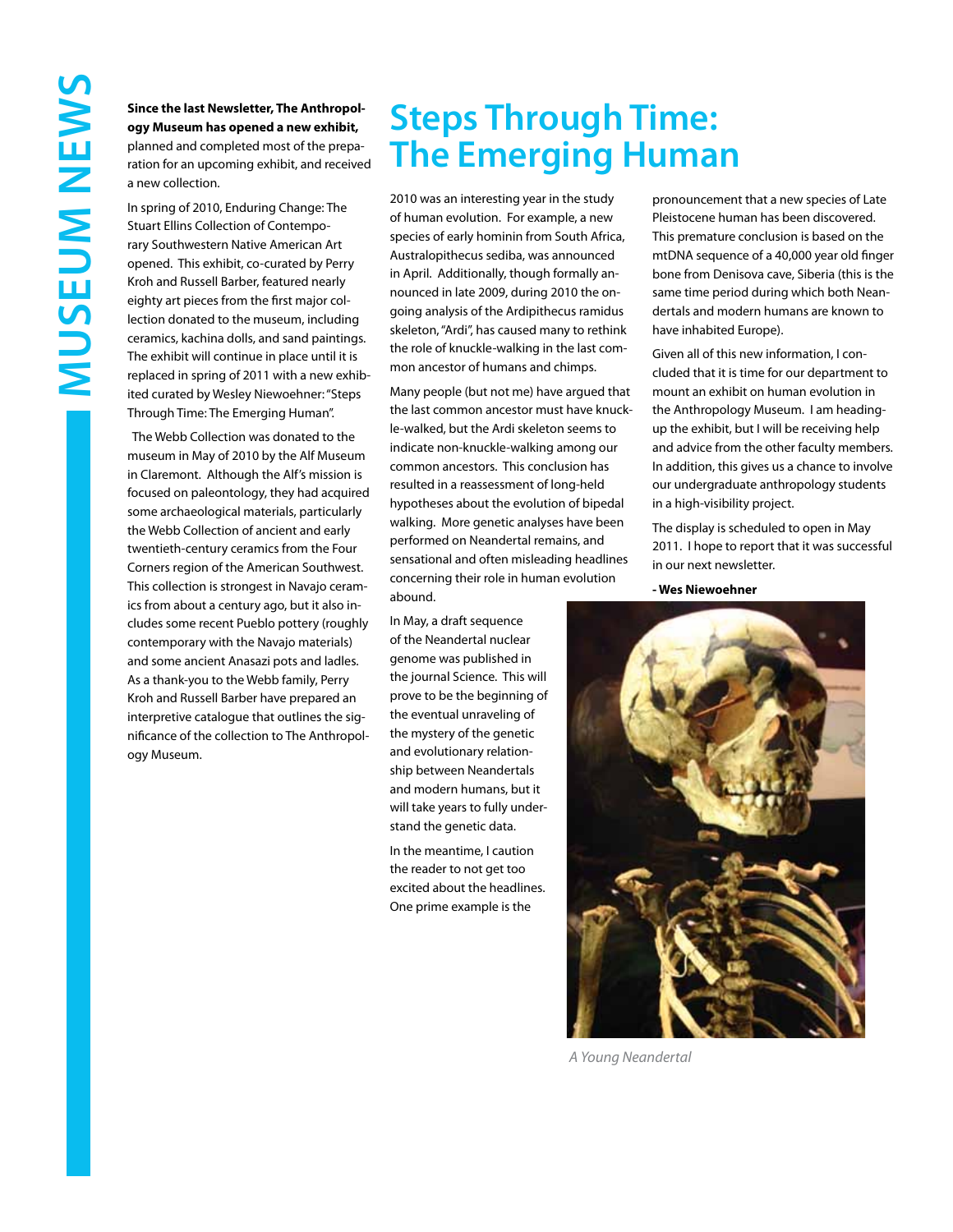The first event of the year was a trip to the<br>California ScienCenter to see the Mummies<br>of the World exhibit. About thirty people,<br>including family and friends of ALPACA me<br>bers, toured the many natural and man-ma<br>mummies California ScienCenter to see the Mummies of the World exhibit. About thirty people, including family and friends of ALPACA members, toured the many natural and man-made mummies from around the world. Everyone enjoyed themselves and also had

the opportunity to explore the rest of the ScienCenter. Our next trip was to the Los Angeles County Museum of Art to visit the Olmec exhibit. We went on a guided tour of the exhibit, which included some of the Olmec colossal heads. The exhibit was very informative for everyone. Future events will include a trip to the Museum

of Man in San Diego for the Strange Bones exhibit of skeletal abnormalities.

Ethnic dines are an ALPACA favorite for the opportunity to sample foods from other cultures and spend time socializing with fellow anthropology majors. We have gone to a Japanese restaurant to sample sushi, sashimi, and teriyaki for the less adventurous. We also enjoyed an Indian buffet in San Bernardino and Hispanic foods in Redlands. Future ethnic dines will include French food, among others. Any member of ALPACA may suggest future events so let us know what you would like to do.

More information can be found at the AL-PACA Facebook page–

**www.facebook.com/alpaca.csusb**  or by emailing us at

#### **alpaca.csusb@gmail.com.**

This year's officers are: Chelsea Parham-President, Scott Fisher- V. President, Trevor McFann- Secretary, Vanessa Maez- Treasurer, Kacey Donner- Historian, and Ervhins Hurtado- Honorary Shaman.



### **Seeking Support**

The Anthropology Department is very grateful to those who have donated to the department during the last year. As a result of your generosity, we have given some student scholarships and used money to buy materials for exhibits in our Anthropology Museum. Most of our own faculty are also continuing to contribute via payroll deduction to a scholarship fund for our anthropology majors. We hope that some of you will consider adding your donations to the department or designating a larger gift in your name or in someone else's honor. We have many needs, including scholarships, our Museum, student fieldwork and travel, and lab equipment.

If you would like to make a gift to Anthropology Department, you may make your check payable to the **Foundation for CSUSB**, and in the memo section write **Anthropology Department**. You may send your check to **Enrique Gonzalez-Salgado**, Director of Development, College of Social and Behavioral Sciences, California State University, San Bernardino, 5500 University Parkway, San Bernardino, CA 92407. For more information on how to make a gift to the department please contact Gonzalez-Salgado at **(909) 537-7363**, or via e-mail at **egonsal@csusb.edu.**

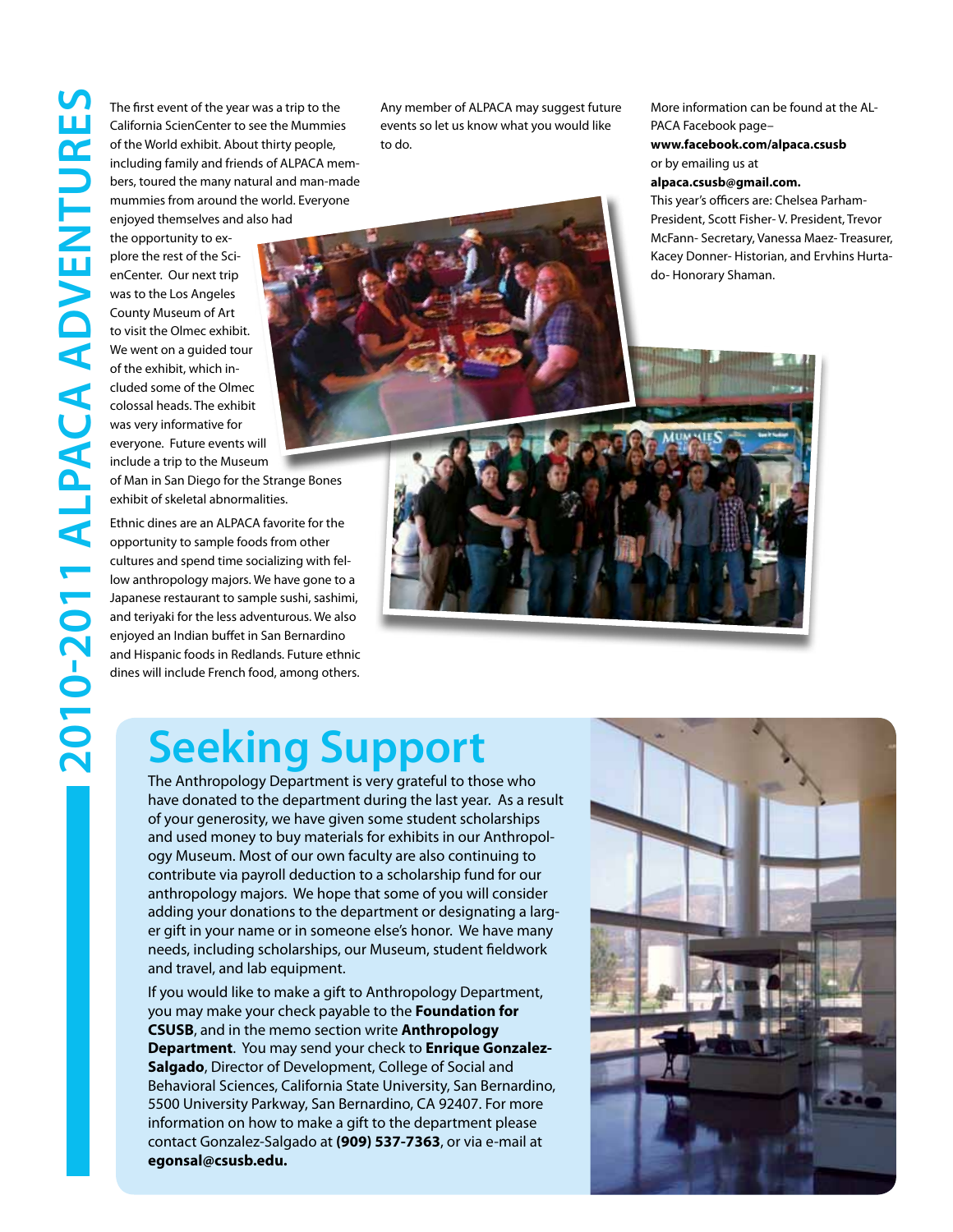**WILEGE OF SOCIAL AND BEHAVIORAL SCIENCES** 

# **FACULTY NEWS**

### **Russell Barber**

During the last year, I split my efforts between The Anthropology Museum and writing projects. At

the museum, I co-curated (with Perry Kroh, B.A. 2010) Enduring Change, an exhibit presenting contemporary Southwestern art from the Stuart Ellins Collection;



 $-200$ 

I also brought the Webb Collection of Southwestern pottery into the museum. Much of my writing has been focused on the second edition of Doing Historical Archaeology, for which I have written an additional two exercises, revised three more exercises, reworked the organization of the book, and re-written the instructor's guide. I have also just begun a project that aims to create a new regression-based formuladating method for historic white clay pipe bowls.

### **Anne Bennett**

My current research focuses on Arab-American college students who are heritage learners of Arabic. This



research draws upon anthropology, linguistics, and foreign language pedagogy. I presented a paper on the first phase of this research in

summer 2010 at the University of Wyoming's "Language, Culture, and History" conference. One focus of

this project is to investigate why children of Arabic-speaking heritage have chosen to study Arabic as young adults. I have been interviewing students and conducting participant-observation fieldwork in Arabic language classrooms at CSUSB. One concern of this research is the legacy of 9/11 among collegeaged Arabic Heritage Learners and, correspondingly, the dynamics of race and racialization as experienced by young Arab-Americans in the past decade in the Inland Empire.

#### **Frannie Berdan**

I spent a month last summer in Europe, some of it traveling, some of it participating in a symposium

("Negotiating Conflict") in Warsaw, Poland. There, I gave two invited presentations: a professional paper on Aztec hieroglyphic



writing and a general lecture on Aztec featherworking in pre-Columbian and colonial times. I was also invited to write a piece on the Aztec mosaic two-headed serpent in the British Museum for the popular BBC/BM website, A History of the World in 100 Objects. Some articles that have been long in the works have now appeared in print: an article on Aztec competition in the book Competition in the Ancient World and an article (co-authored with David Maynard in Chemistry) on the adhesives on Pakal's funerary mask (Mayan) in a publication

of the Instituto Nacional de Antropología in Mexico. And now there is light at the end of the tunnel on my endless book for Cambridge University Press, Aztec Archaeology and Ethnohistory.

### **Jennifer Miller-Thayer**

My biggest news is that I finally graduated with my Ph.D. in cultural/ medical anthropology from the University of California, Riverside in

December 2010! My dissertation is entitled: "Medical Migration: Strategies for Affordable Care in an Unaffordable System." I am working on getting it pub-



lished as a book. This past May I was accepted to attend and present at the First Annual Training Workshop for the Center of Expertise on Migration and Health at the University of California, (COEMH). My presentation, "Health Migration: Crossing Borders for Affordable Health Care," was later published in Field Actions Science Reports (FACTS), a free online peer- reviewed journal.

### **Kathleen Nadeau**

The three volume Encyclopedia of Asian American Folklore and Folklife, which I co-edited with



Jonathan H. X. Lee, was published in February 2011. Dr. Lee and I are now co-editing Asian Pacific American Folklore: Pluralisms, Practices,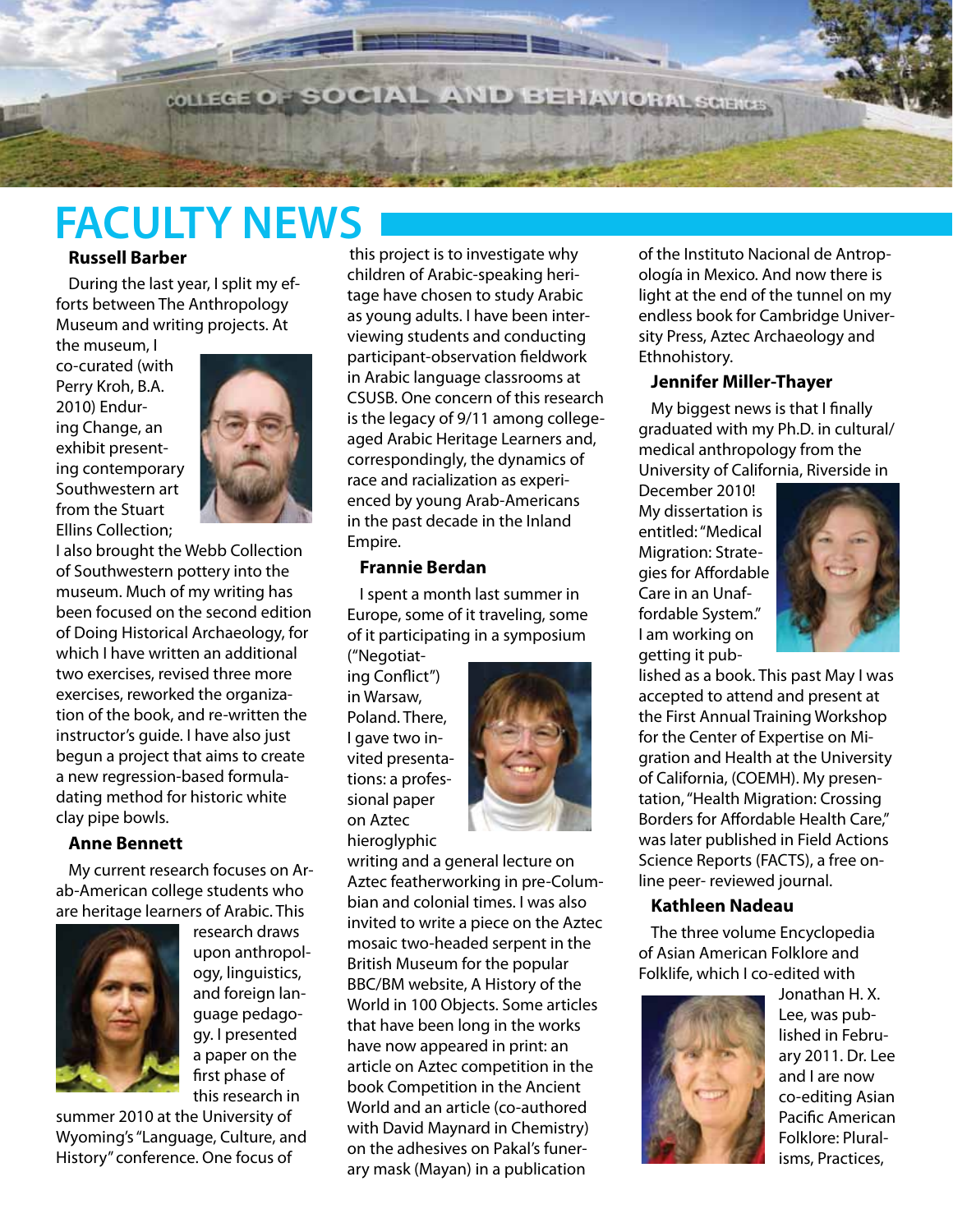

and Passages. I have also co-authored two articles with William Holden: "Philippine Liberation Theology and Social Development in Anthropological Perspective" will appear in the next issue of Philippine Quarterly of Culture and Society, while "Exemplifying Accumulation by Dispossession: Mining and Indigenous Peoples in the Philippines" has been accepted for publication in a Scandinavian journal. In March I presented a paper on the "Early Modern to Postmodern Filipino Family" at the San Francisco State University Re-SEAing Southeast Asian American Studies conference. This summer I will continue work on my book project, Roles of Asian Women.

#### **Wes Niewoehner**

Last spring, I attended the annual meeting of the American Association of Physical Anthropologists in part because it was sponsored by my alma mater, the University of New Mexico, and because a recent graduate of our department, Corey Ragsdale, is attending graduate school there. I

presented research expanding my previous work on a methodology for distinguishing the finger bones of Neandertals from those of early



modern humans. While discussing aspects of Neandertal hand anatomy with other researchers, I realized that some of the hand bones that I had been studying from a collection of Northwest Coast Native Americans housed at Simon Fraser University

possess some features of the thumb bones that are usually only found on Neandertal hand bones. I am currently working on expanding this line of inquiry to bolster my argument that some unique Neandertal hand skeletal features reflect habitual behavior patterns and are not useful for phylogenetic (ie.ancestor/descendant) reconstructions.

#### **Peter Robertshaw**

During the past year I have continued to publish my research on the chemistry of glass beads found on African sites. I published two journal articles on this work in 2010 and more are in the pipeline. Another pa-



per, "Beyond the segmentary state: creative and instrumental power in western Uganda," published in the Journal of World Prehistory, drew on my

Ugandan fieldwork and its relevance to debates in political anthropology.

In October last year I was invited to give the keynote address at the annual African Archaeology Research Day, which was held at my alma mater, Cambridge University. I spoke about, "The Big Picture: Archaeology and Multi-Disciplinary Reconstructions of the African Past." I met people there whom I hadn't seen since I was an undergraduate. This March I spoke at a weekend symposium at Rice University in Houston on "Thinking Across the African Past: Archaeological, Linguistic and Genetic Research on Precolonial African History."

### **Lubos PASO and Dr. Nadeau**

Lubos PASO is the Filipino Student Association for which Kathy Nadeau serves as the faculty advisor. Last fall the association organized and performed an on-campus cultural dance program in honor of International Week. Later in the year the student president, William Macale, and Dr. Nadeau presented papers on a panel entitled "Glimpses of Filipino Culture" at CSUSB's Asian Studies Symposium. May 2011 marks the 10th anniversary Annual Celebration of Filipino Culture event at the Sturges Theater in downtown San Bernardino. More information on this and other events is available from Dr. Nadeau.